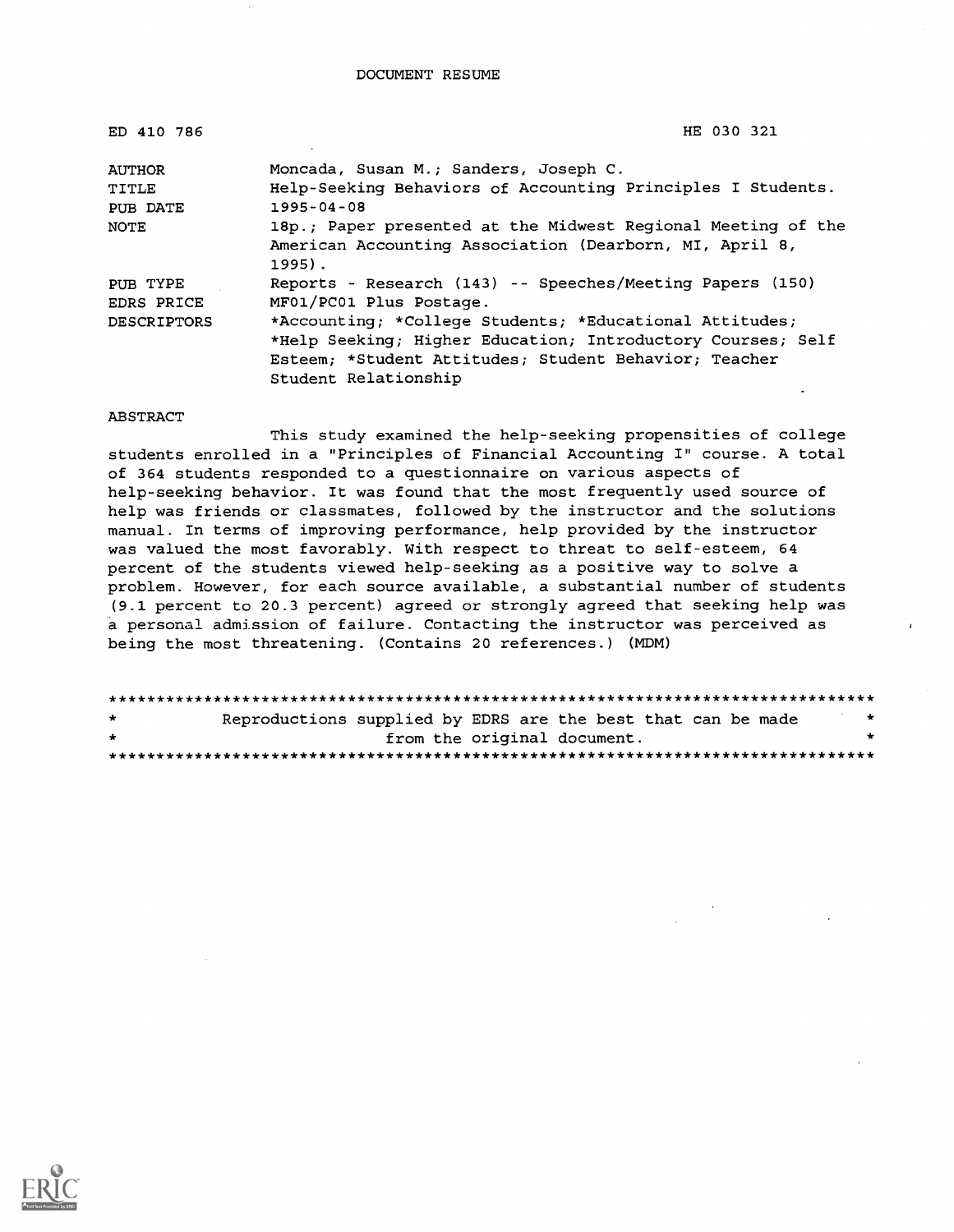# HELP-SEEKING BEHAVIORS OF ACCOUNTING PRINCIPLES I STUDENTS

Susan M. Moncada. Ph.D. Assistant Professor Department of Accounting School of Business Indiana State University Terre Haute, IN 47809-5402 Telephone: (812) 237-4137

and

Joseph C. Sanders, Ph.D., CPA Department of Accounting School of Business Indiana State University Terre Haute, IN 47809-5402 Telephone: (812) 237-2015

# EST COPY AVAILABLE

American Accounting Association 1995 Midwest Regional Meeting Dearborn, Michigan April 8, 1995

### Topic Area: Teaching: Improving Student Effectiveness

| PERMISSION TO REPRODUCE AND<br>DISSEMINATE THIS MATERIAL<br>HAS BEEN GRANTED BY |  |
|---------------------------------------------------------------------------------|--|
| Susan M. Moncada                                                                |  |
| TO THE EDUCATIONAL RESOURCES<br><b>INFORMATION CENTER (ERIC)</b>                |  |

 $\mathcal{L}_{\mathcal{A}}$ 

 $\overline{\mathsf{N}}$  $\overline{M}$ 

> $\overline{\mathcal{C}}$ M

> > ١H

U.S. DEPARTMENT OF EDUCATION Office of Educational Research and Improvem EDUCATIONAL RESOURCES INFORMATION CENTER (ERIC)

**GThis document has been reproduced as<br>received from the person or organization**<br>originating it.

0 Minor changes have been made to improve reproduction quality

TO THE EDUCATIONAL RESOURCES  $\sum_{\substack{\text{ment do not necessarily represent} \\ \text{ORI position or policy}}}$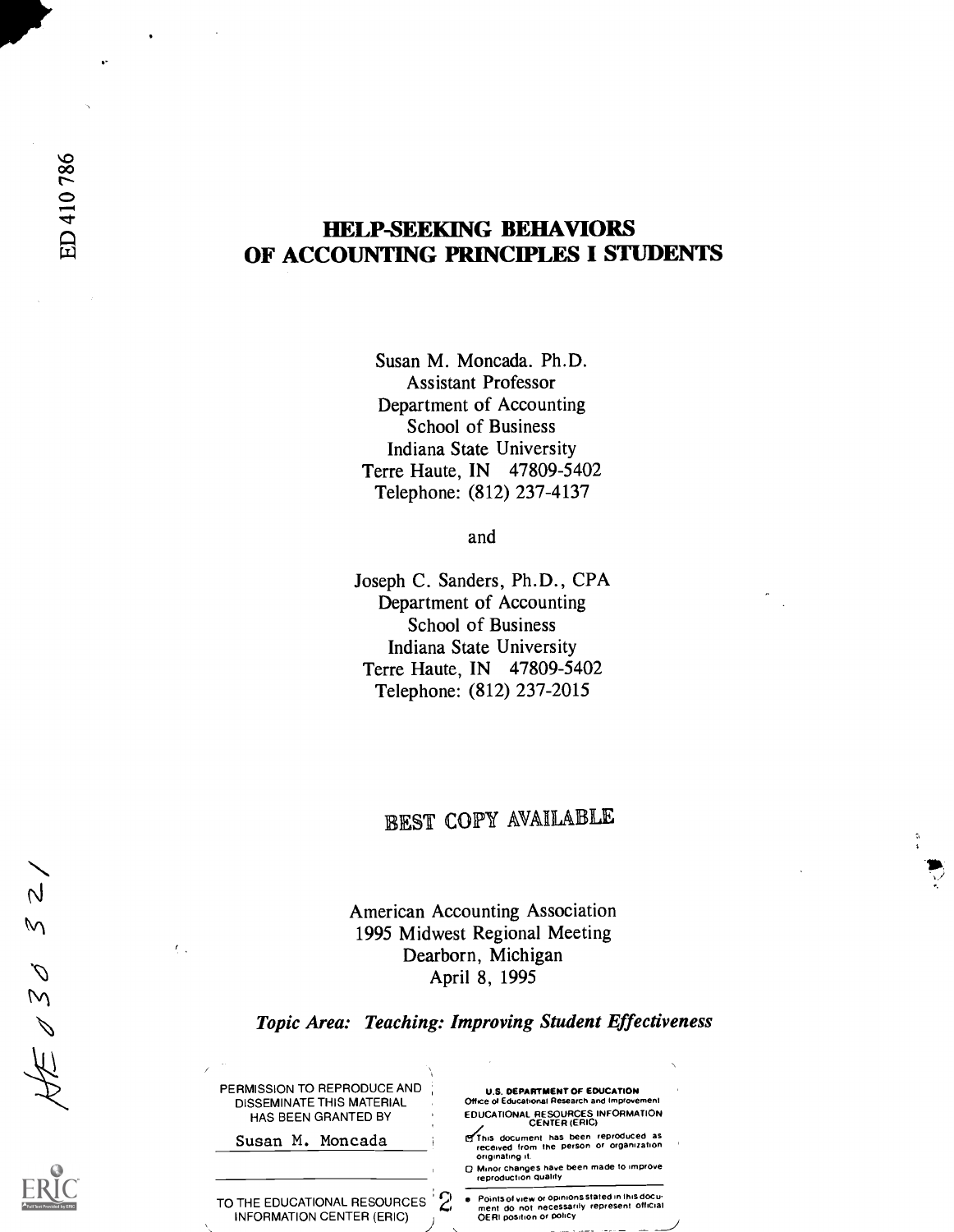### HELP-SEEKING BEHAVIORS OF ACCOUNTING PRINCIPLES I STUDENTS

Susan M. Moncada, Ph.D.

and

Joseph C. Sanders, Ph.D., CPA

Departmentn of Accounting School of Business Indiana State University Terre Haute, IN

### Abstract

The purpose of this study was to explore the help-seeking propensities of accounting principles students. The authors are aware of no prior research dealing with help-seeking in college level accounting courses. This study addressed four aspects of help-seeking. First, we identified the extent to which students reported using various sources of help. Next, students were<br>asked to assess the value of each source of help. The third asked to assess the value of each source of help. aspect of concern addressed the extent to which threat to selfesteem inhibited students' help-seeking. Finally we investigated the impact of gender on the help-seeking behaviors of students.

Data were collected from students enrolled in Principles of Financial Accounting I classes. The students completed a questionnaire on the day they took the final exam for the course. Useable responses were obtained from 364 students.

The most frequently used source of help was friends or classmates, followed by the instructor and the solutions manual. In terms of improving performance, help provided by instructors was valued the most favorably. With respect to threat to selfesteem, sixty-four percent of the students viewed help-seeking as a positive way to solve a problem. However, for each source available, a substantial number of students (9.1% 20.3%) did agree or strongly agree that seeking help was a personal admission of failure. Contacting the instructor was perceived as being the most threatening. Results also indicated that gender does not appear to influence academic help-seeking Principles of Financial Accounting I class.

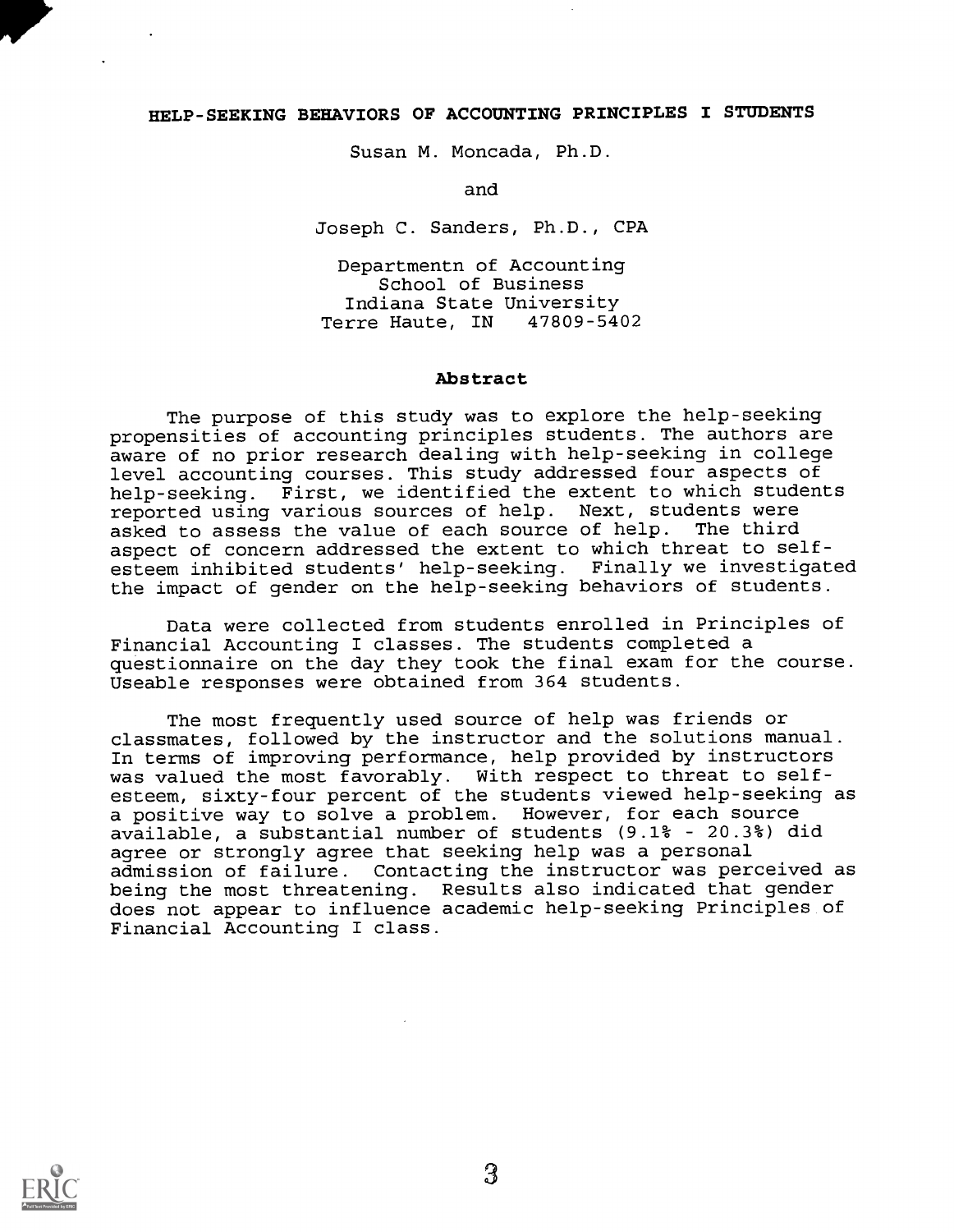### HELP-SEEKING BEHAVIORS OF ACCOUNTING PRINCIPLES I STUDENTS

Susan M. Moncada, Ph.D. Joseph C. Sanders, Ph.D., CPA

Department of Accounting School of Business Indiana State University Terre Haute, IN 47809-5402

One of the first business courses that "pre-business majors" attempt is the Principles of Financial Accounting I course. Unfortunately, unsuccessful completion rates for this course can be quite high. For example, at one school, it was reported that the percentage of below C grades awarded in Introductory Financial Accounting courses was as high as 45% (Doran, Bouillon, and Smith, 1991).

Often, those students who could benefit the most from seeking academic assistance are also the most unlikely to seek it (Ames and Lau, 1982; Good, 1981; Karabenick and Knapp, 1988). Typical sources of academic assistance include friends, instructors, and tutors. As the textbook market becomes more and more competitive for the Introductory Principles of Accounting courses, publishers are beginning to offer additional self-study aids. Examples include video tapes and computerized tutorials. A challenge that faces accounting faculty is "effectively" encouraging students to seek a variety of academic assistance alternatives. Effectiveness implies not only providing appropriate motivation, but also getting students to take advantage of the help opportunities available.



1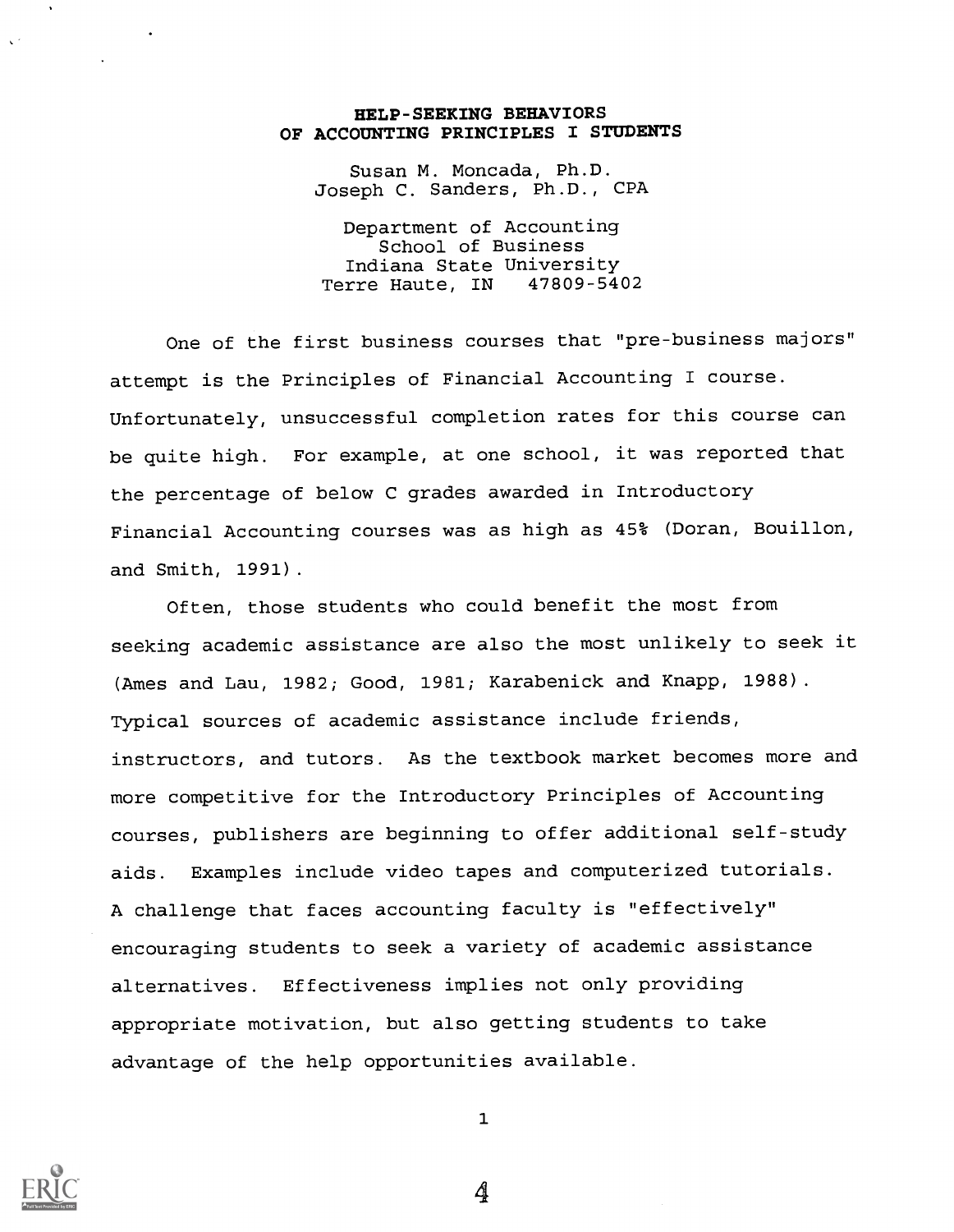### PURPOSE AND LITERATURE REVIEW

The purpose of this study was to explore the help-seeking propensities of students enrolled in the Principles of Financial Accounting I course. We are aware of no research to date which specifically addresses the help-seeking behavior of students enrolled in accounting classes.

Prior to the late 1970s, the majority of research dealing with helping relationships focused on the attributes of professional service providers rather than the recipients of help [Gross and McMullen, 1983]. By the early 1980s attention began to focus on individuals who needed help and their reasons for obtaining or avoiding it [Gross and McMullen, 1983; Fisher et al.,'1982; Nadler and Fisher, 1983]. These studies, however, originated primarily in the fields of psychology, medicine, and mental health. The studies that did address academic helpseeking were primarily at the K-12 levels [Good, 1980; Nelson-LeGall, 1981]. To date most of the research concerning academic help-seeking remains at these levels [Good et al., 1987; Nelson-LeGall, 1987; Newman, 1990; Newman and Goldin, 1992].

Few studies exist at the college level [Ames and Lau, 1982; Knapp and Karabenick, 1988; Karabenick and Knapp, 1991; Pliner and Brown, 1985; Tessler, and Schwartz, 1972]. However, these studies involved other disciplines or students use of institutional support facilities.

The research questions addressed by this study were as follows:



2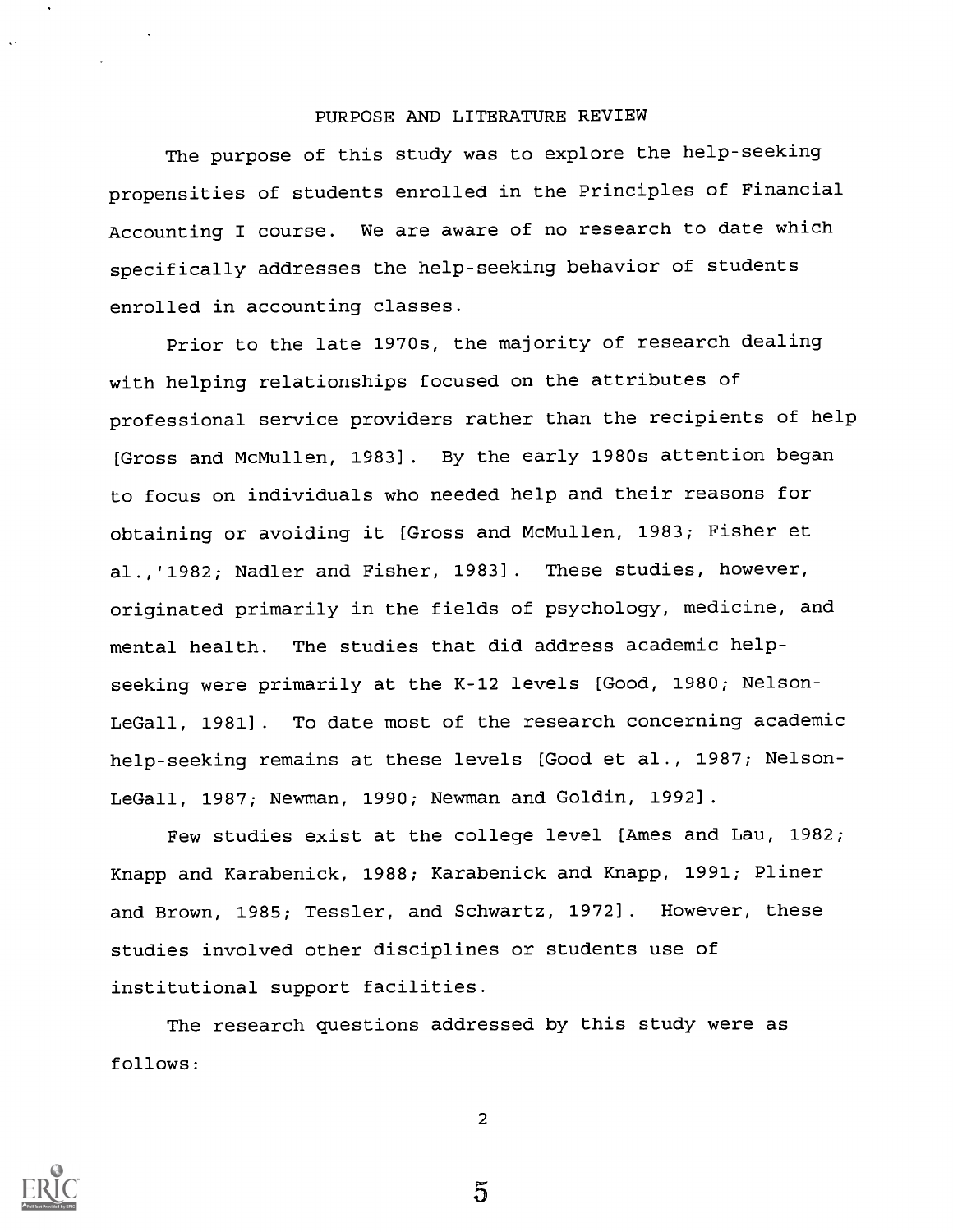1. To what extent were Principles of Financial Accounting I students using the various sources of help available?

2. How did students perceive the value of various sources of help with respect to getting a better than expected grade in the Principles of Financial Accounting I course?

3. To what extent did Principles of Financial Accounting I students view seeking help as a threat to their self-esteem?

4. Did gender differences exist with respect to helpseeking in Principles of Financial Accounting I classes?

First of all, we assessed the extent to which various sources of help were being utilized by our students. Identifying utilization, we felt, was the first step necessary in evaluating the academic assistance system available to students enrolled in the introductory classes. Knapp and Karabenick [1988] examined the utilization of formal and informal public sources of help. They found that students enrolled in a general psychology course were most likely to obtain help from friends (63%), other students in their class (57%), and finally instructors (53%). Private sources of help were not included as possible alternatives in prior studies.

Secondly we assessed the value students attributed to each source of help available. The Knapp and Karabenick [1988] study did not evaluate students' perception of the quality of help provided by the various sources. Should a source of help be perceived as not being valuable, then perhaps some type of remedial action needs to be taken to improve its worth.



3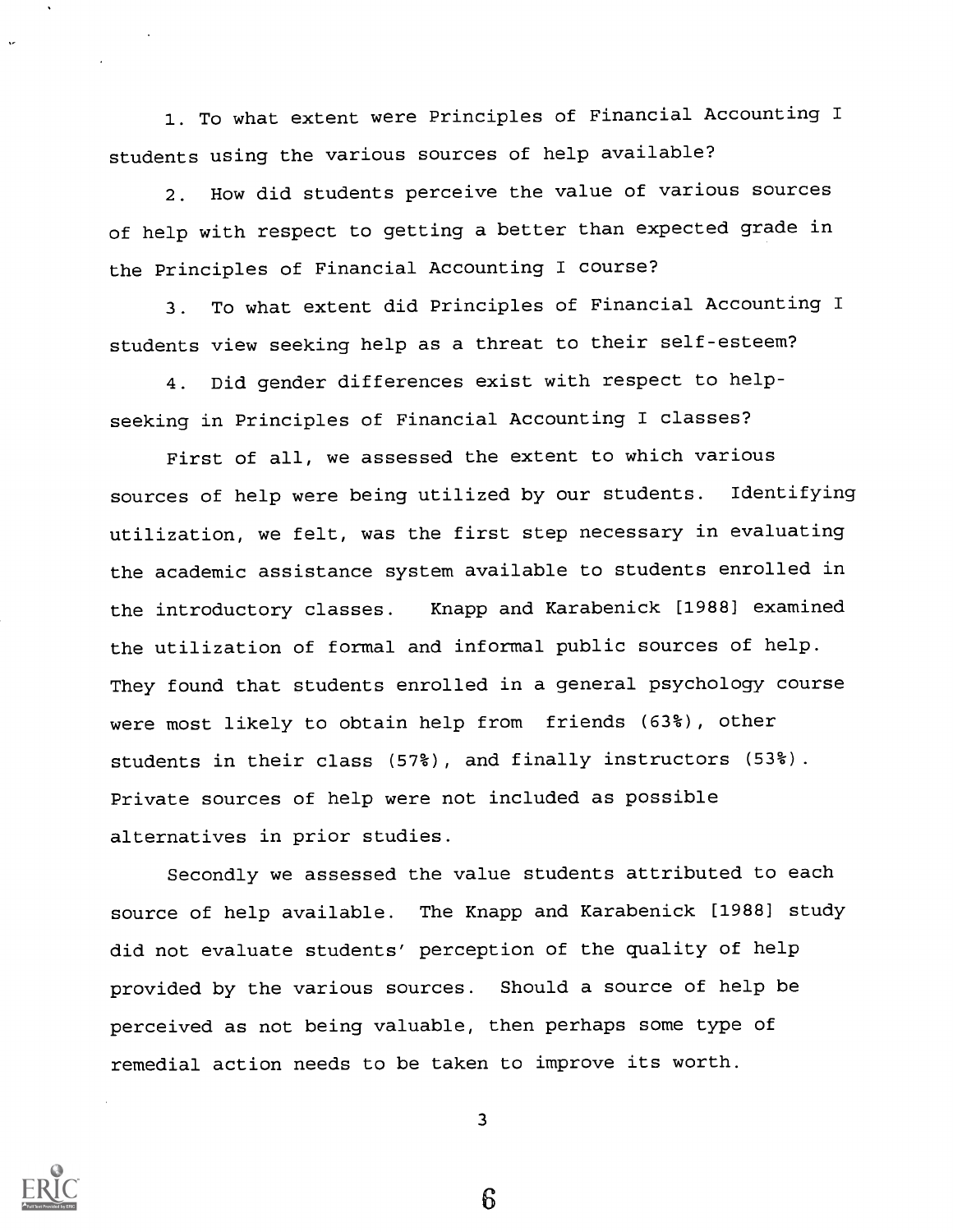Next, we were interested in exploring the extent to which threat to self-esteem inhibited help-seeking. Past research has yielded mixed results. Some researchers suggest that seeking help may be related to a threat to self-esteem [Fisher et al., 1982; Newman, 1990; Nadler & Fisher, 1983]. However, college students surveyed by Knapp and Karabenick [1988] rated feelings of failure or embarrassment as unimportant reasons for not seeking help.

Finally we were interested in the impact of gender on students help-seeking behaviors. North American society is thought to value achievement and rugged individualism [Gross and McMullen, 1983]. According to Good et al. [1989], it is primarily men who have been socialized to value this norm. Seeking help, therefore, may be incongruent with values acquired through the process of socialization. Furthermore, there appears to be distinct gender difference in psychological help-seeking that is role related. Research has shown that women consistently report more positive attitudes toward seeking help than men [Fischer and Cohen, 1972; Fischer and Turner, 1970]. This may not, however, be the case today. Williams et al. [1988] note that the attitudes of students, particularly women students, are changing. They suggest that attitudinal differences between male and female students are decreasing.

### SAMPLE

In order to answer our research questions, students enrolled in Principles of Financial Accounting I classes were surveyed.



4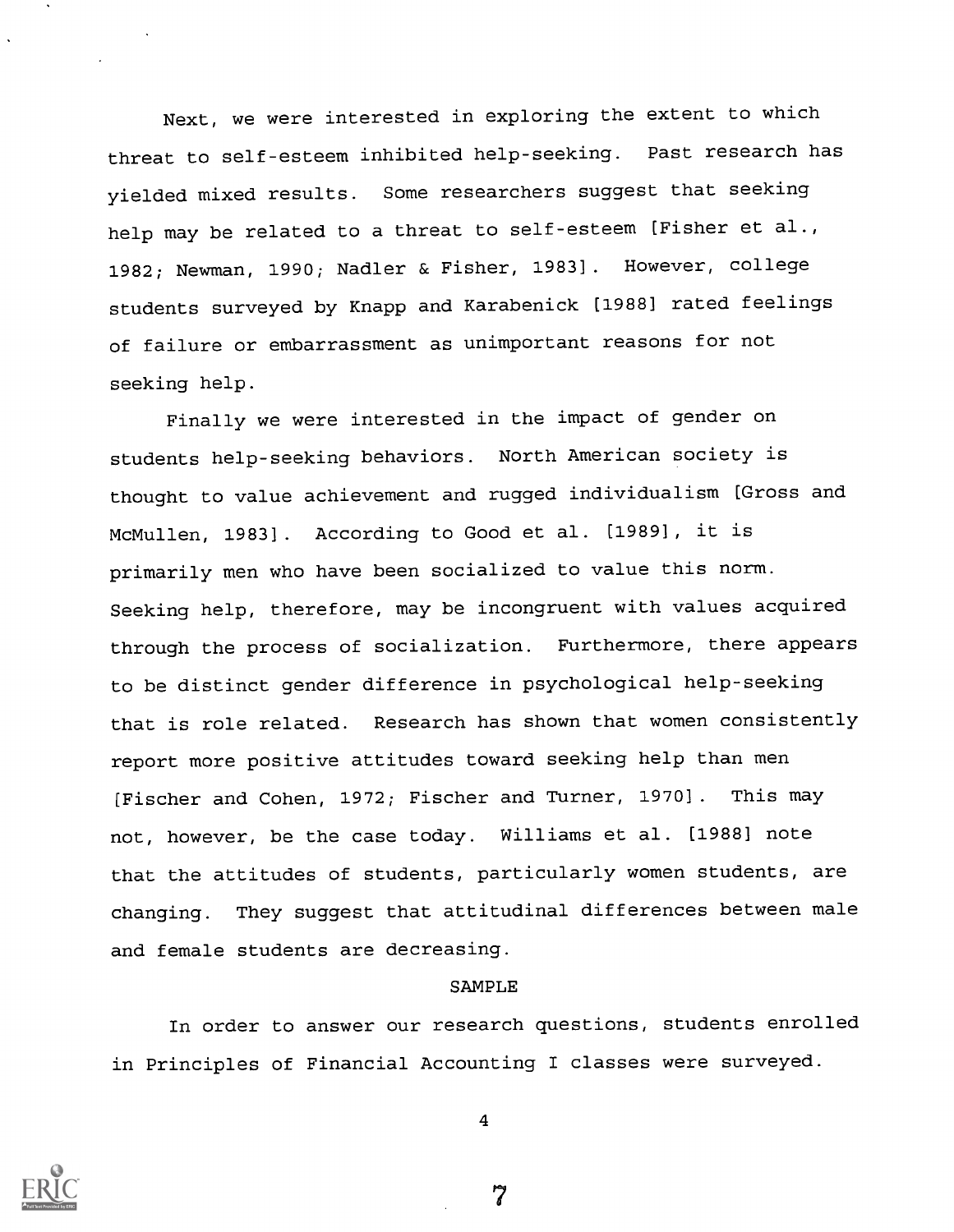Students were asked to complete a questionnaire on the day they took the final examination for the course. Nine sections of Accounting 201, taught by six different instructors during the Fall 1992 and Spring 1993 semesters were represented.

Responses were obtained from a total of 364 students. Ages ranged from 18 to 42. The average age of the students was 21 years. However, 51% of the students were either 19 or 20. Another 33% were between the ages of 21 and 23. Most of the students were sophomores (64%). In terms of gender, 160 students were female and 204 students were male. Sixteen percent of the sample were minority students. Both business (70%) and nonbusiness majors (30%) were represented.

### RESULTS

The first research question identified how frequently students were utilizing various sources of help available to them. A ranking by frequency of use for each source of help employed is provided in Table 1. The results indicated that students sought help most by contacting friends or classmates, followed by contacting their instructor, using the solutions manual, working the computerized tutorials, utilizing the accounting tutors, and viewing video tapes. Only 4% of the sample indicated that they did not use any source of help during the semester.

5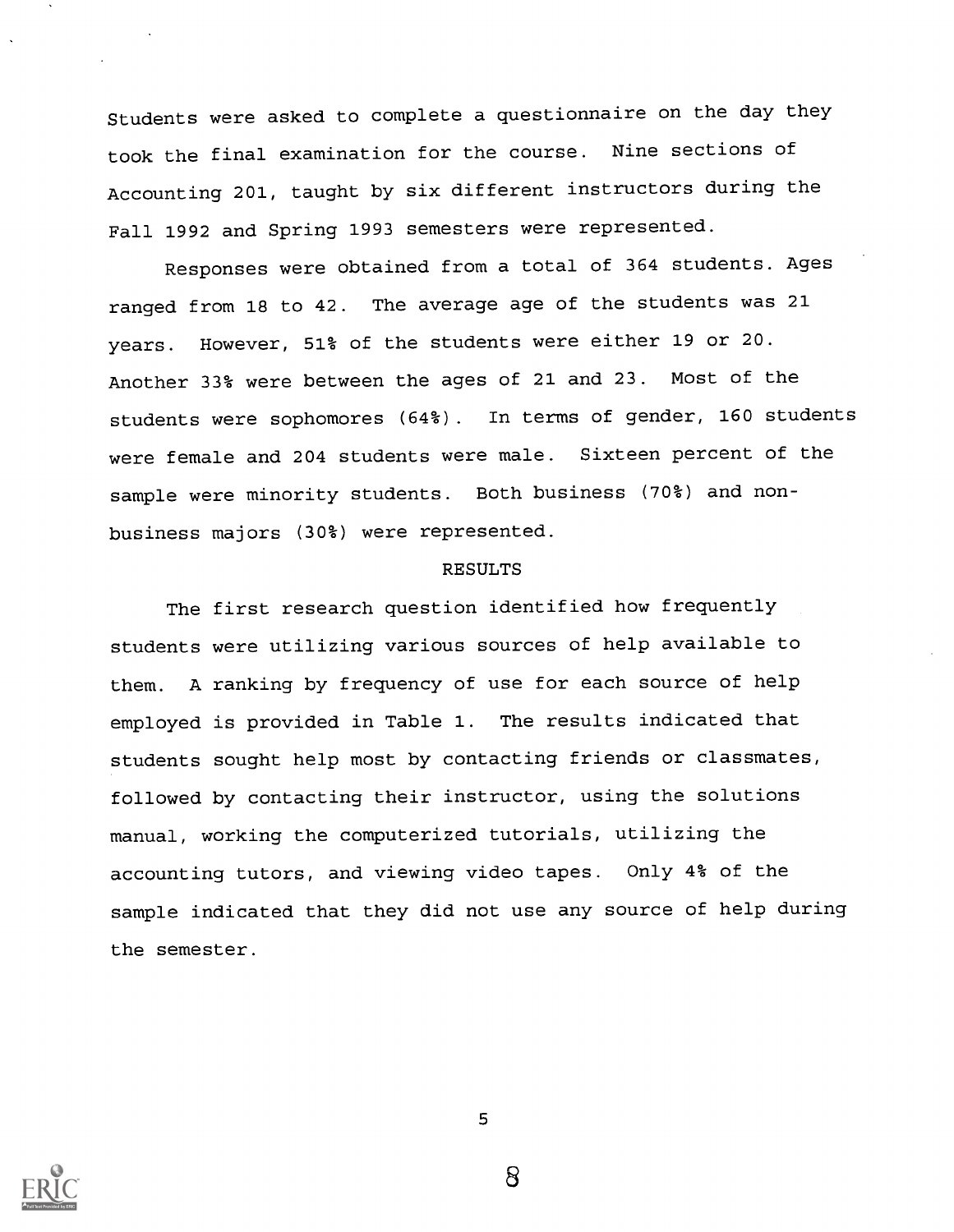Table 1

| SOURCE OF HELP    | $USAGE = 0$ | $($ $\mathcal{E})$ | $USAGE > = 1$ | (웅)                    |
|-------------------|-------------|--------------------|---------------|------------------------|
| Friends           | 68          | (18.7)             | 296           | (81.3)                 |
| Instructor        | 114         | (31.3)             | 250           | (68.7)                 |
| Solutions Manual  | 156         | (42.9)             | 208           | $(57.1$ <sup>2</sup> ) |
| Computer Tutorial | 267         | (73.4)             | 97            | $(26.4\%)$             |
| Accounting Tutors | 304         | (83.5)             | 60            | (16.5)                 |
| Video Tapes       | 320         | (87.9)             | 44            | (12.1)                 |
| $n = 364$         |             |                    |               |                        |

Frequency Distribution of Source of Help Used at Least Once

Average use is reported in Table 2 for those students who employed at least one or more sources of help during the semester. Students were asked to circle how frequently they contacted each source (1, 2, 3, 4, 5, or 6+ times) during the semester. Students reportedly sought help from friends or classmates a little more than three times during the semester. The instructor and solutions manual were used slightly over two times per student. It should be noted that the solutions manual was on reserve at the library to provide students with the opportunity to check their homework.



6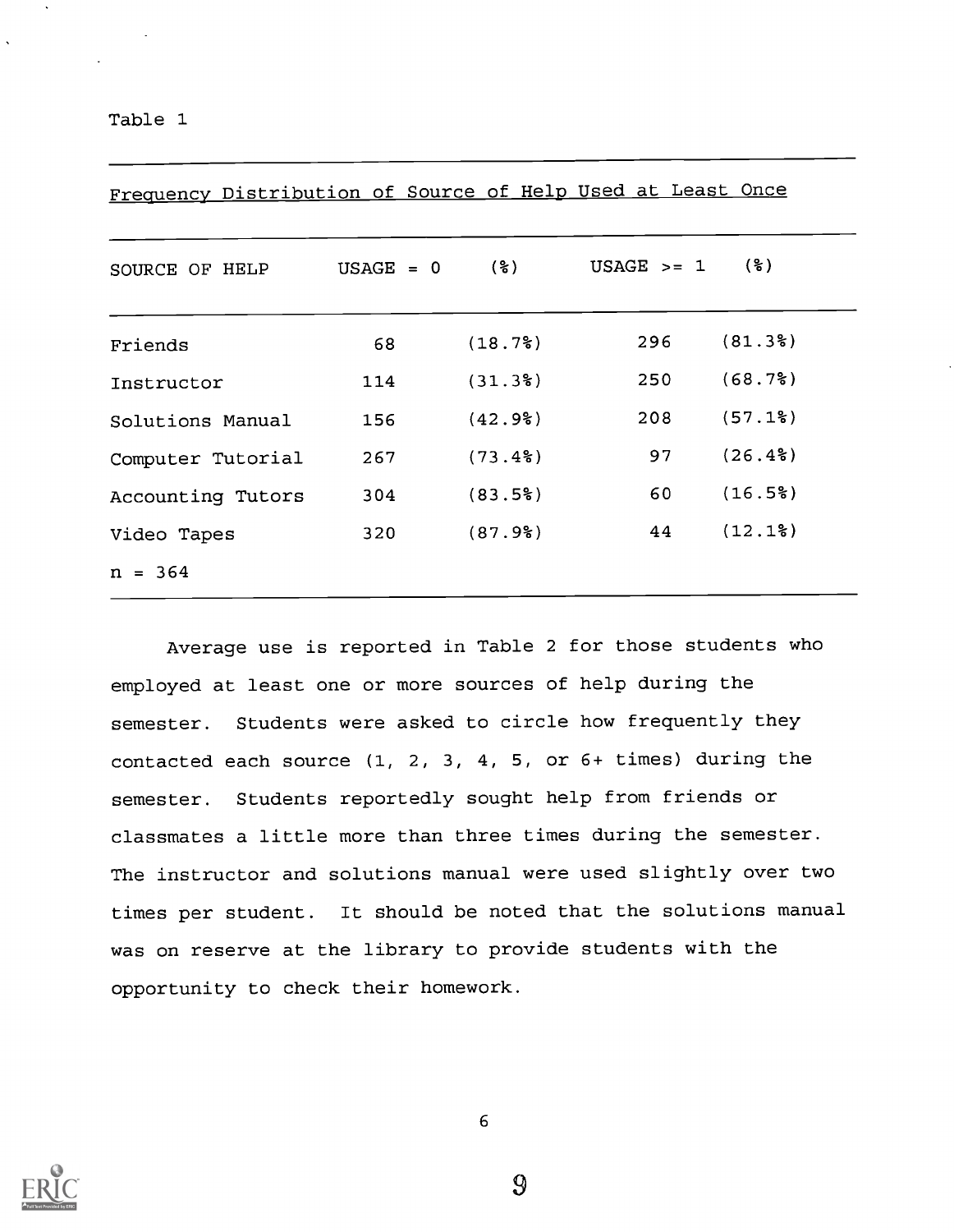# Means, Standard Deviations, and Variances of Sources of Help

### Being Utilized

| <b>SOURCE</b>     | MEAN | STANDARD DEVIATION | VARIANCE |
|-------------------|------|--------------------|----------|
| Friends           | 3.18 | 2.06               | 4.35     |
| Instructor        | 2.17 | 1.93               | 3.71     |
| Solutions Manual  | 2.17 | 2.20               | 4.86     |
| Computer Tutorial | .81  | 1.57               | 2.46     |
| Accounting Tutors | .42  | 1.13               | 1.26     |
| Video Tapes       | .24  | .73                | .53      |
| $n = 348$         |      |                    |          |

Next students were asked to rate the perceived value of each source of help with respect to helping them get a better than expected grade in the course. The responses ranged from "no difference" to a "tremendous" difference. Students were also asked to circle "not applicable" if they did not use a particular source of help. Approximately 50% of the students perceived help from their instructor as making a lot to a tremendous difference in their performance in the course. Utilizing the solutions manual was ranked second in terms of value, followed by friends or classmates, accounting tutors, the computerized tutorial,



7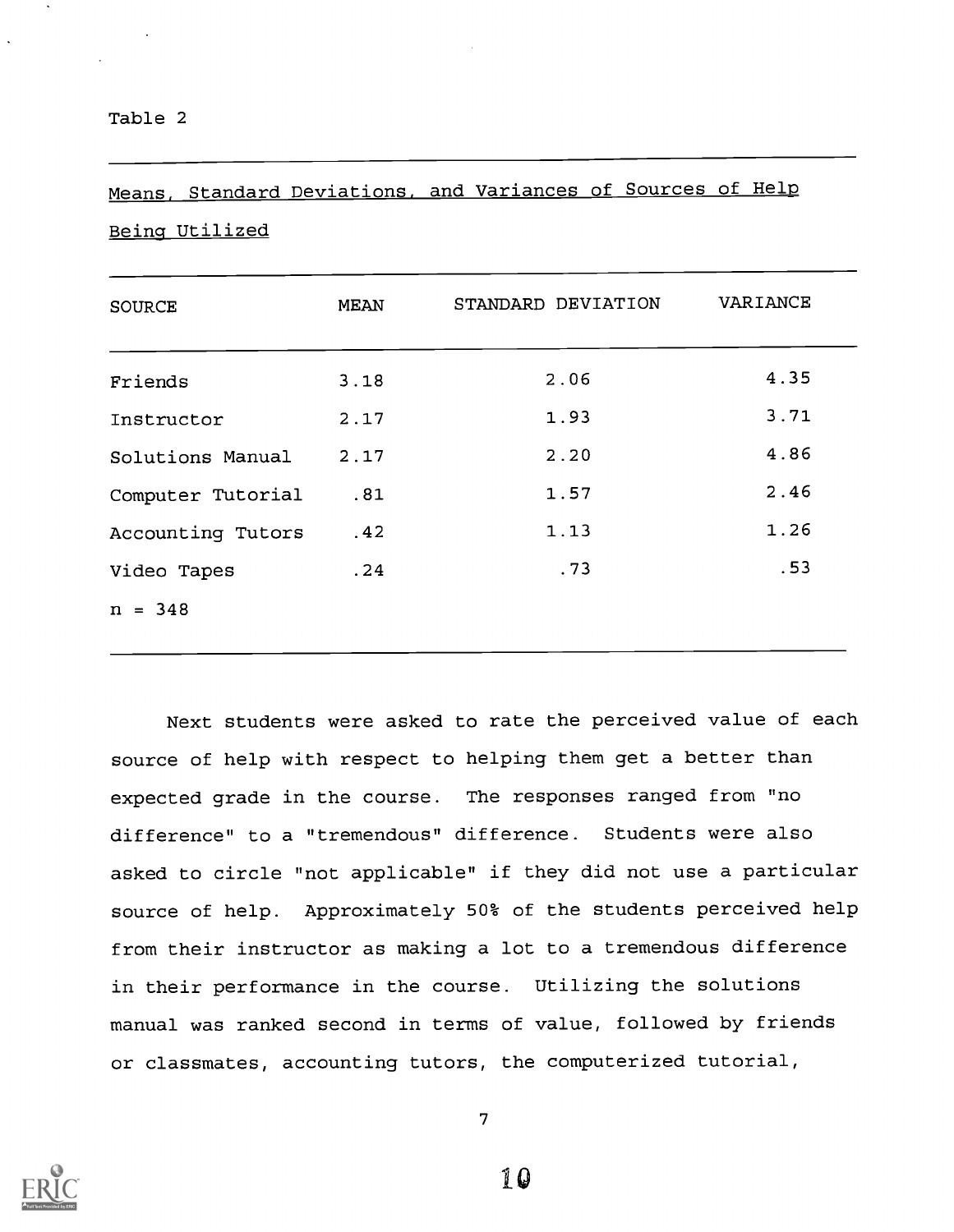respectively. Watching the video tapes was viewed as being the least useful source of help. Detailed descriptive statistics are provided in Tables 3 and 4.

Table 3

 $\sim$ 

 $\Delta$ 

 $\ddot{\phantom{a}}$ 

# Frequency Distribution of Students Perceived Value of Source of

### Help

| SOURCE        | n   | NONE      | LITTLE      | MODERATE    | A LOT     | <b>TREMENDOUS</b>        |
|---------------|-----|-----------|-------------|-------------|-----------|--------------------------|
| Friends       | 283 | 45(15.9)  | 71(25.1%)   | 76(26.9)    | 61(21.6%) | 30(10.6%)                |
| Instructor    | 259 | 22(8.5%)  | $31(12.0*)$ | 76(29.38)   | 77(29.7%) | 53(20.5%)                |
| Sol. Manual   | 219 | 28(12.8)  | 41(18.7%)   | $57(26.0*)$ | 60(27.4%) | 33(15.1%)                |
| Com. Tutorial | 120 | 37(30.8)  | 25(20.8)    | 33(27.5%)   | 13(10.8)  | $12(10.0*)$              |
| Acc. Tutors   | 97  | 29(29.8)  | 18(18.5%)   | 27(27.8)    | 14(14.4%) | 9(9.3)                   |
| Video Tapes   | 73  | 36(49.38) | 15(20.5%)   | $17(23.3*)$ | 5(6.8)    | $\overline{\phantom{a}}$ |
|               |     |           |             |             |           |                          |

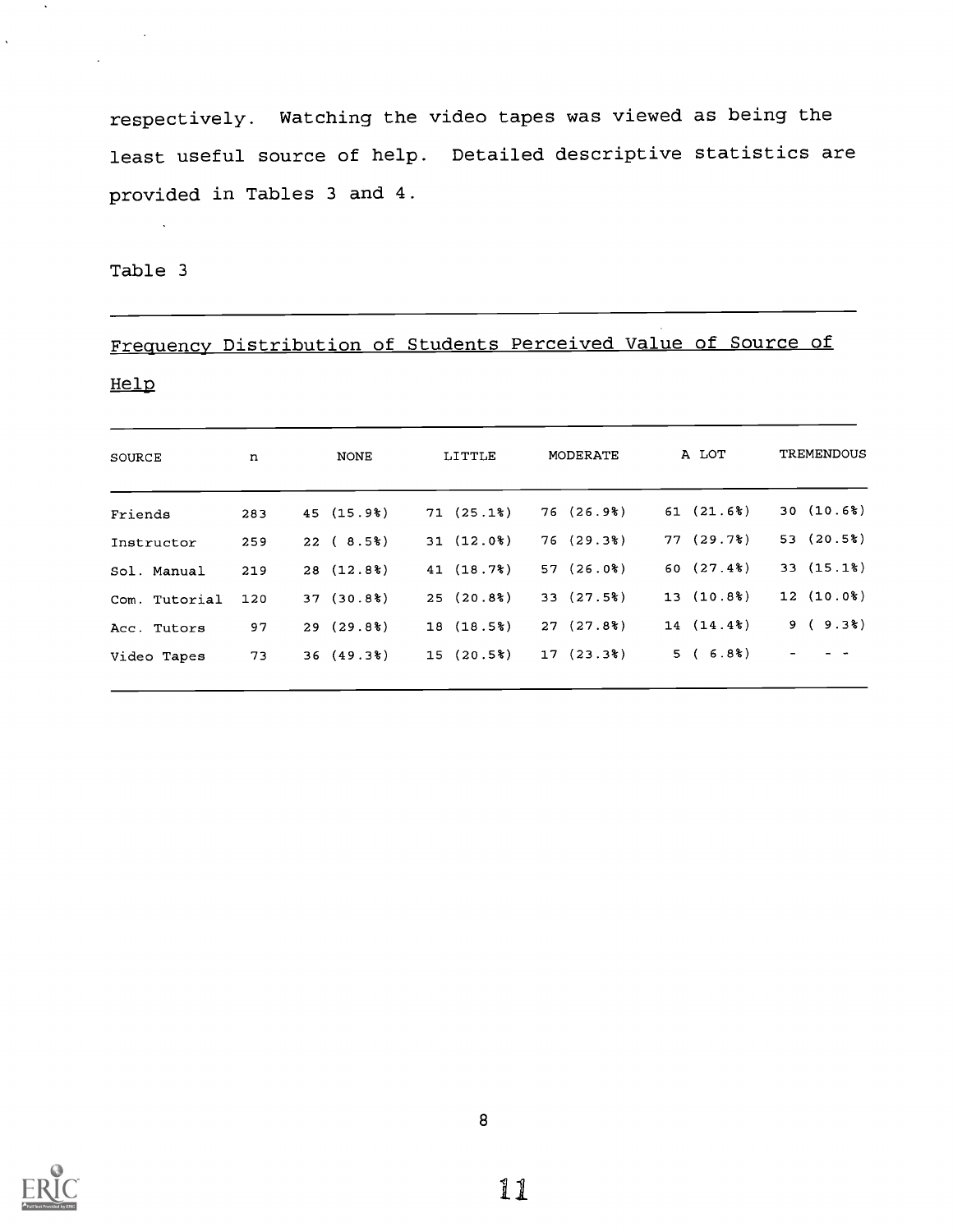### Table 4

Means, Standard Deviations, and Variances of the Perceived Value of Each Source of Help

| <b>SOURCE</b>     | n   | MEAN | STAN. DEV. | VARIANCE |
|-------------------|-----|------|------------|----------|
| Friends           | 283 | 2.86 | 1.23       | 1.51     |
| Instructor        | 259 | 3.41 | 1.19       | 1.41     |
| Solutions Manual  | 219 | 3.13 | 1.25       | 1.56     |
| Computer Tutorial | 120 | 2.43 | 1.30       | 1.70     |
| Accounting Tutors | 97  | 2.52 | 1.33       | 1.75     |
| Video Tapes       | 73  | 1.88 | .99        | .99      |

The third research question determined the extent to which Principles of Accounting I students viewed seeking help as a threat to self-esteem. Two questions were posed in order to assess this. The first question asked the students to rate each source of help as to whether using it was considered a personal admission of failure. A 5 point Likert scale was used. A "1" represented strongly disagree and a "5" represented strongly agree. The majority of the students (54% to 64%) did not view seeking help as a personal admission of failure for all six sources of help identified. However, for each source listed, a substantial number of students (9.1% 20.3%) did agree or strongly agree that seeking help was a personal admission of failure. Contacting the instructor was found to be the most



9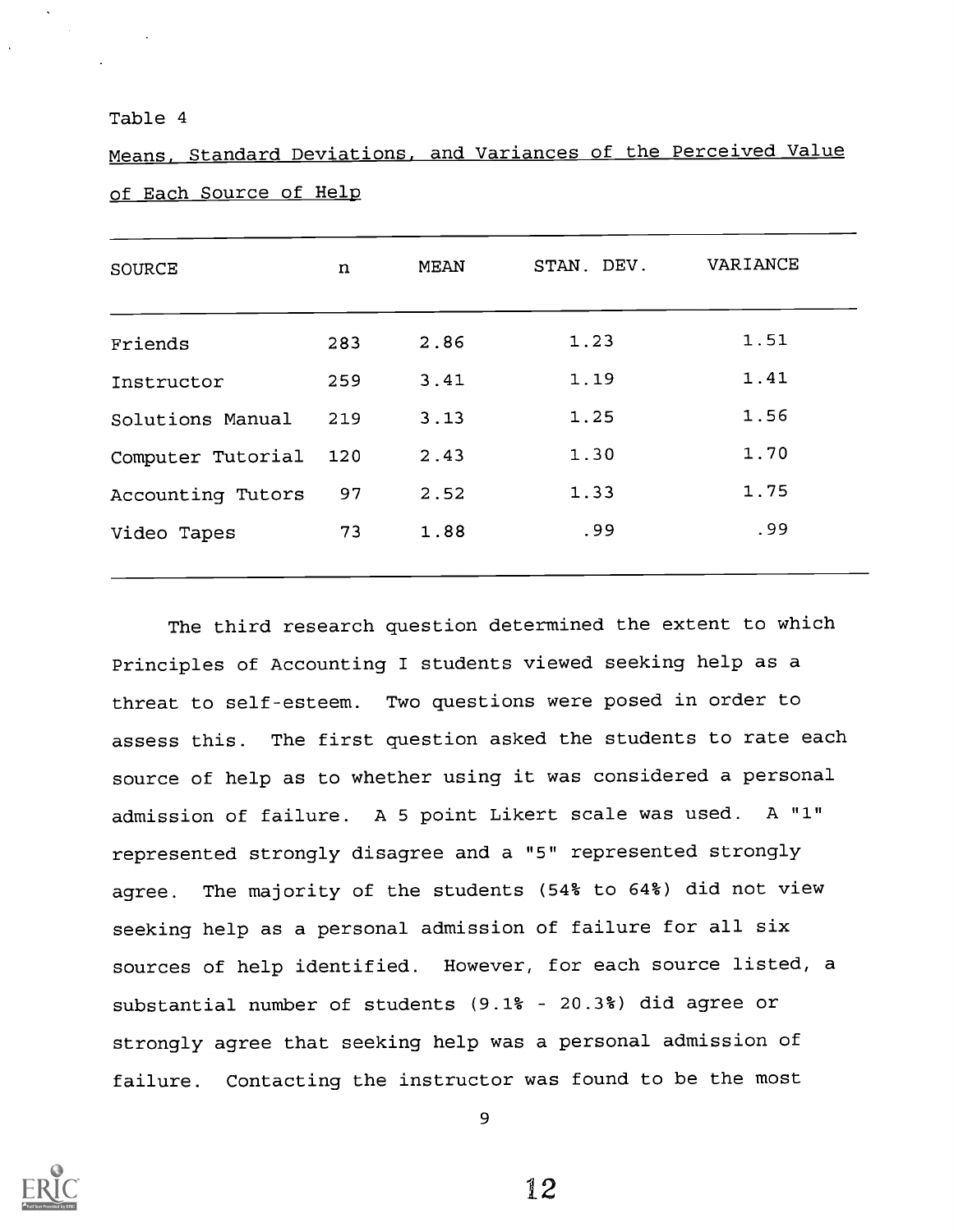threatening. The frequency distribution for each source of help is provided in Table 5.

### Table 5

| <b>SOURCE</b> | <b>STRONGLY</b><br><b>DISAGREE</b> | <b>DISAGREE</b> | UNDECIDED  | AGREE       | <b>STRONGLY</b><br>AGREE |
|---------------|------------------------------------|-----------------|------------|-------------|--------------------------|
| Friends       | 149 (41.4%)                        | 81(22.5%)       | 73(20.3%)  | 40 (11.1%)  | 17(4.7)                  |
| Instructor    | 161 (44.7%)                        | 66(18.3%)       | 60(16.7%)  | 41 (11.4%)  | 32(8.9)                  |
| Sol. Manual   | 155(43.1%)                         | 70(19.48)       | 71 (19.7%) | 47(13.1%)   | 17(4.7)                  |
| Com. Tutorial | 145 (40.3%)                        | 65(18.1%)       | 108(30.0%) | 29(8.1)     | 13(3.6%)                 |
| Acc. Tutors   | 147(40.8)                          | 49 (13.6%)      | 101(28.1%) | 38 (10.6%)  | 25(6.9)                  |
| Video Tapes   | 151 (41.9%)                        | 64 (17.8%)      | 113(31.4%) | $23(6.4\%)$ | 9(2.5)                   |

Frequency Distribution for Admitting Failure by Seeking Help

The second question concerning threat to self-esteem asked students to check the response that best described how they perceived seeking help outside of class in general. Approximately 64% of the students said they viewed help seeking as a positive way to solve a problem. Fourteen percent felt it was an unpleasant, but necessary experience to pass the class, while 20% had no opinion on the matter. Only 2.2% of the students responded that seeking help was viewed as a negative experience to be avoided, because it was considered a personal admission of failure.



10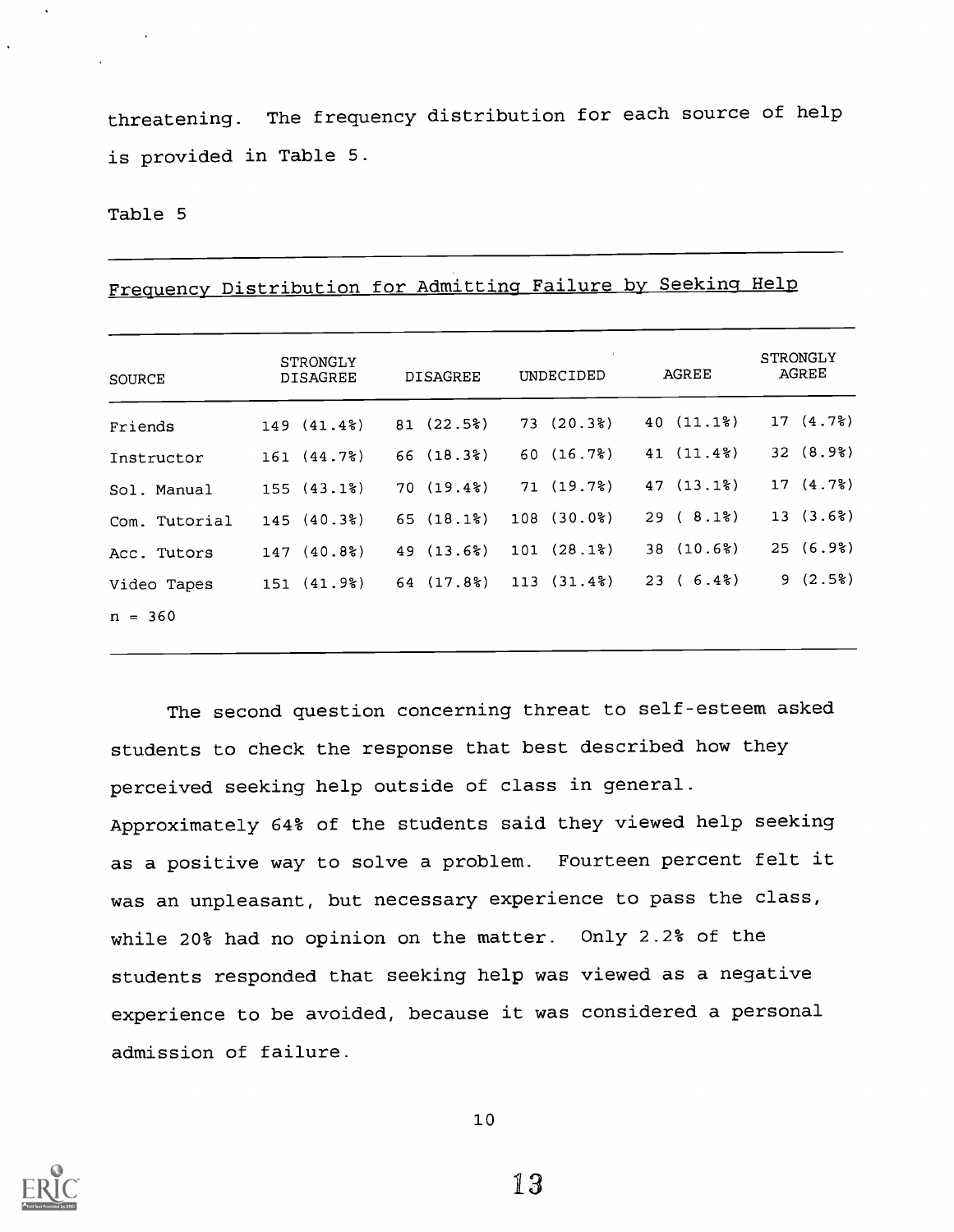The final research question considered gender differences. Based on a t-test of the various means, only two significant differences with respect to gender were detected. Female students ( $M = 2.16$ ) on average perceived the value of watching the video tapes as being more helpful than the male students ( $M =$ 1.73),  $t(46) = -1.74$ ,  $p = .089$ . Female students ( $M = 2.06$ ) on average also viewed seeking help from the instructor as being slightly less of a personal admission of failure than did the male students ( $M = 2.33$ ), t(344) = 1.85,  $p = .065$ .

### DISCUSSION

The fact that friends or classmates followed by instructors were being asked for help most frequently supports the findings of Knapp and Karabenick [1988]. The Underutililzation of the videos, computerized tutorials, and accounting tutors may be due to access, computer literacy, or availability problems. One set of video tapes available for two hour reserve checkout at the campus library may not be convenient. Tutoring center hours currently tend to be scheduled during peak class period times. Perhaps our tutors need training in how to more appropriately help undergraduate students. With respect to the computerized tutorial, at least 50% of our students report having minimal to no exposure to computers in high school.

Despite the fact that students reported consulting friends or classmates most frequently, they perceived the value of the help received from their instructor as being most influential in



11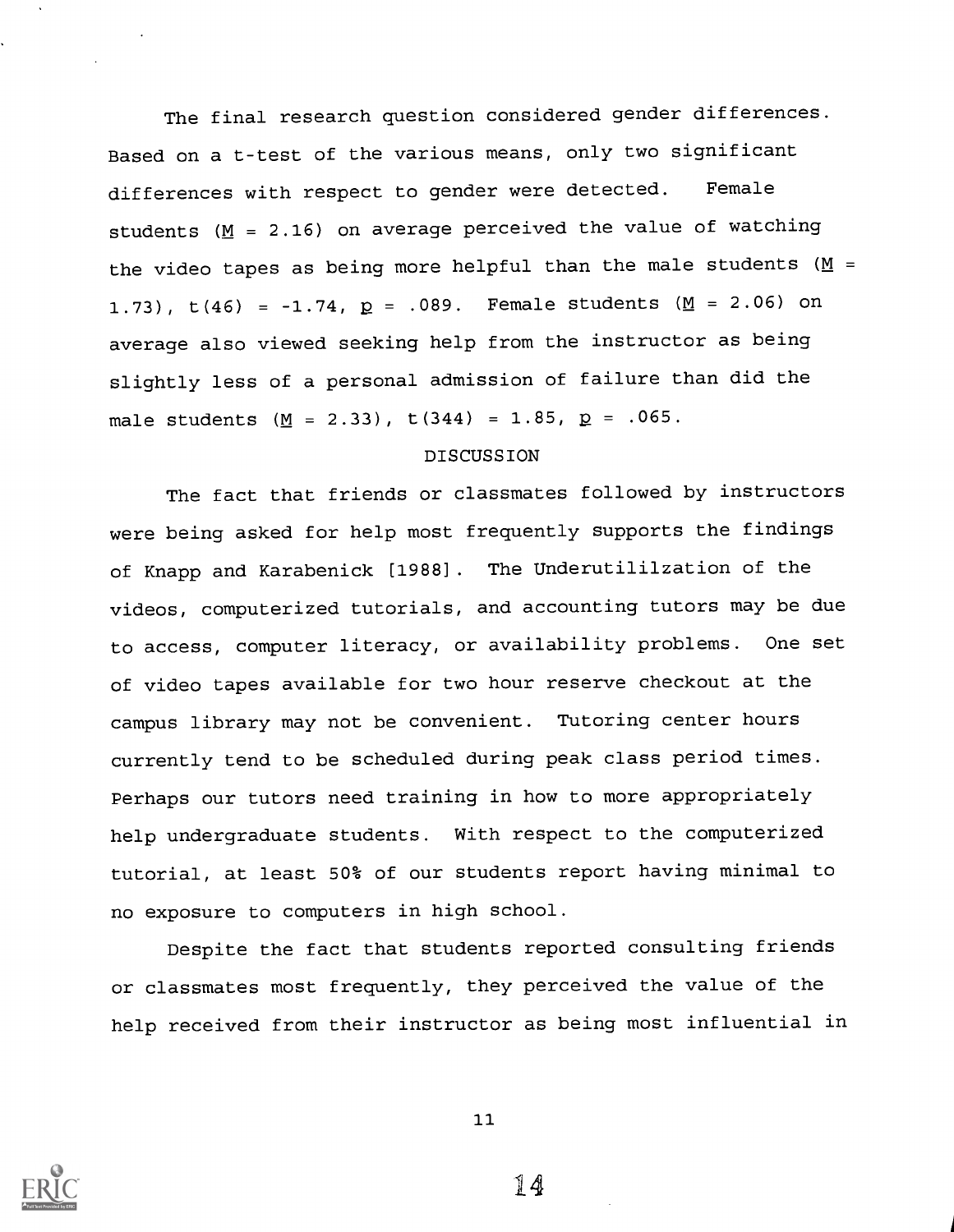terms of improving their performance in the class. As accounting professors it was reassuring to know our help is valued.

Perhaps the most interesting results concern our third research question. Only 2.2% of the sample said they felt seeking help was a negative experience to be avoided. This finding appears to be consistent with those of Knapp and Karabenick [1988]. Further analysis indicated that all the students that perceived seeking help as a negative experience to be avoided did not seek help (8 students). Yet, many more students (51) agreed that utilizing particular sources of help was a personal admission of failure. For this group 80% did not use the videos; 70% did not use the computerized tutorials; 85% did not use the accounting tutors; 25% did not use the solutions manual; and 20% did not contact the instructor. The only source used by all of these students was friends or classmates. Did these students not seek help, because they did not need it? For one, future research needs to consider student achievement.

Finally, gender does not appear to influence academic help seeking. Our findings support the findings of Willaims et al. [1988] and contradict previous research from the fields of psychology, medicine and mental health.

Why do students fail to seek help? Some obviously do not need it. Research on help-seeking in adults suggests that awareness must be coupled with perception that problems can be solved by employing help, otherwise help will not be sought [Ames and Lau, 1982; Gross and McMullen, 1983; Tessler and Schwartz,



12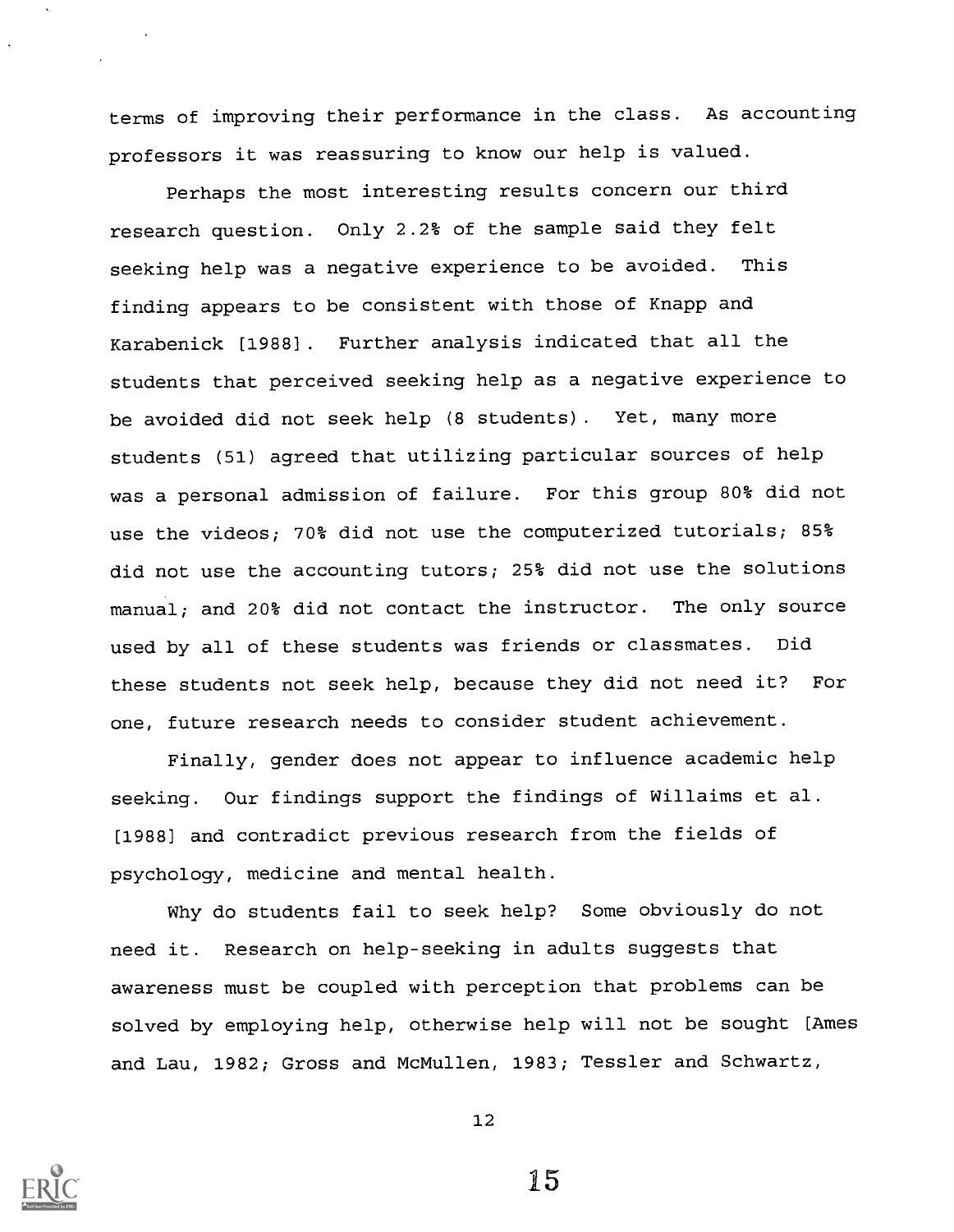1972]. Ames and Lau [1982] suggest that college students who globally attribute poor performance to lack of intelligence do not view their problems as amenable to help. Karabenick [1990] suggests that students who misattribute problems to luck, teacher bias, inadequate guidance, undo difficulty, or lack of fairness do not seek help. These factors should be explored as they relate to the help-seeking behaviors of students enrolled in Principles of Financial Accounting classes.

### REFERENCES

- Ames, R., and S. Lau, "An Attributional Analysis of Student Help-Seeking in Academic Settings," Journal of Educational Psychology (1982), pp. 414-23.
- Doran, B.M., M.L. Bouillon, and C.G. Smith, "Determinants of Student Performance in Accounting Principles I and II," Issues in Accounting Education, (Spring 1991), pp. 74-84.
- Fischer, E.H. and S.L. Cohen, "Demographic correlates of attitudes Toward Seeking Professional Psychological Help," Journal of Consulting and Clinical Psychology, (1972), pp. 70-74.
- Fischer, E. H. and T. L Turner, "Orientations to seeking professional help: Development and Research Utility of an Attitude Scale,: Journal of Consulting and Clinical Psychology, (1970), pp. 79-90.
- Fisher, J.D., A. Nadler, and S. Whitcher-Alagna, "Recipient Reactions to Aid," Psychological Bulletin, (1982), pp. 27- 54
- Good, G.E., D.M. Dell, and L. B. Mintz, "Male Role and Gender Role Conflict: Relations to Help Seeking in Men," Journal of Counseling Psychology, (1989), pp. 295-300.
- Good, T.L., "Teacher Expectations and Student Perceptions: A Decade of Research," Educational Leadership (1980), pp. 15- 423.
- Good, T. L., R.L. Slayings, K.H. Harel, and H. Emerson, "A Study of Question Asking in K-12 Classrooms," (1987), pp. 181-199.



 $\mathbf{A}$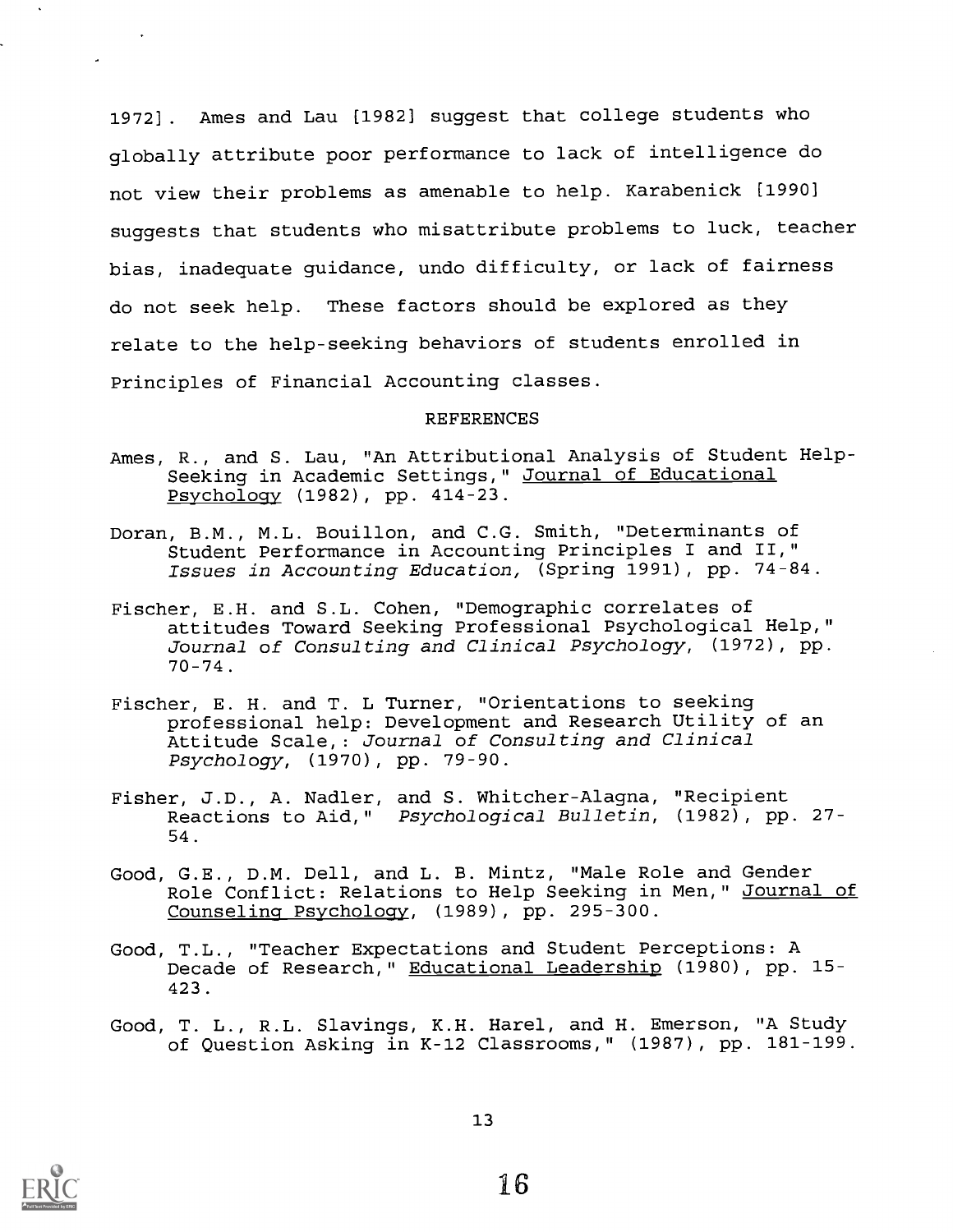- Gross, A.E., and P. A. McMullen, "Models of the Help-Seeking Process," in B.M. DePaulo, A. Nadler, and J.D. Fisher, eds., New Directions in Helping: Help-seeking, Volume II, (New York: Academic Press, 1983), pp. 45-70.
- Karabenick, S.A. "When Students Need Help," The Journal of Professional Studies, (Winter 1990), pp. 41-56.
- Karabenick, S.A., and J.R. Knapp, "Help Seeking and the Need for Academic Assistance," Journal of Educational Psychology (1988), pp. 406-408.
- Karabenick, S. A. and J.R. Knapp, "Relationship of Academic Help Seeking to the Use of Learning Strategies and Other Instrumental Achievement Behavior in College Students," Journal of Educational Psychology, (1991), pp. 221-230.
- Knapp J. R. and S. A. Karabenick, "Incidence of Formal and Informal Academic Help-Seeking in Higher Education," Journal of College Student Development, (May 1988), pp. 223-227.
- Nadler, A., and J. D. Fisher, "The Role of Threat to Self-Esteem and Perceived Control in Recipient Reaction to Help: Theory Development and Empirical Validation," in B.M. DePaulo, A. Nadler, and J.D. Fisher, eds., New Directions in Helping: Help-seeking, Volume II, (New York: Academic Press, 1983), pp. 81-121.
- Nelson-LeGall, S., "Help-Seeking: An Understudied Problem-Solving Skill in Children," Developmental Review, (1981), pp. 225- 246.
- Newman, R. S., "Children's Help-Seeking in the Classroom: The Role of Motivational Factors and Attitudes," Journal of Educational Psychology, (1990), pp. 71-80.
- Newman, R. S., and L. Goldin, "Children's Reluctance to Seek Help With Schoolwork," Journal of Educational Psychology, (1990), pp. 92-100.
- Pliner, J.E., and D. Brown, "Projections of Reactions to Stress and Preference for Helpers Among Students From Four Ethnic Groups," Journal of College Student Personnel, (March, 1985), pp. 147-151.
- Tessler, R.C., and S.H. Schwartz, "Help-Seeking, Self Esteem, and Achievement Motivation: An Attributional Analysis," Journal of Personality and Social Psychology, (1972), pp. 318-326.

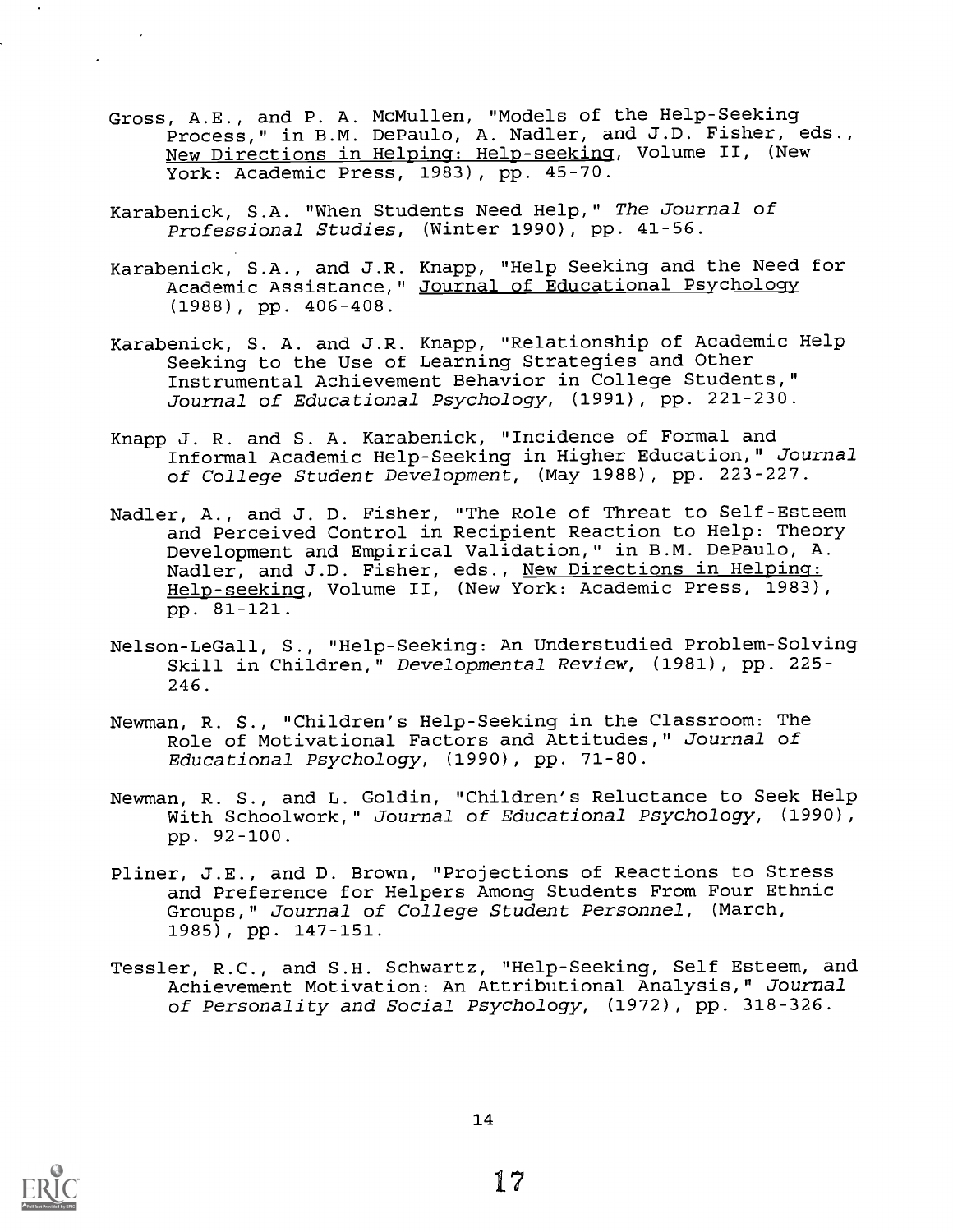Williams, J.R., H.C. Herring III, J.H. Scheiner, and M.G. Tiller, Framework for the Development of Accounting Education Research, Accounting Education Series, Vol. 9 (American Accounting Association, 1988).



 $\bullet$ 

 $\omega$